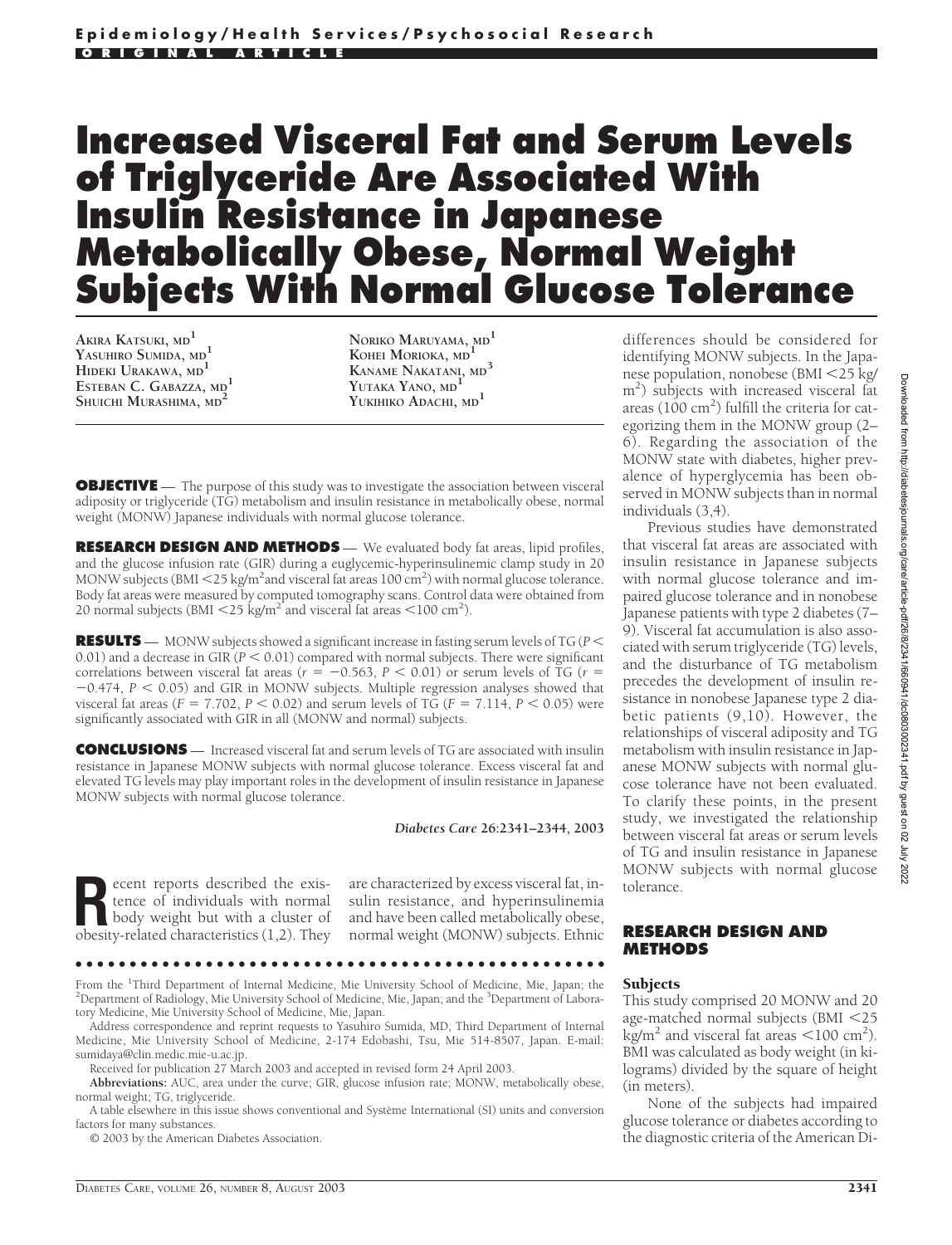abetes Association based on the 75-g oral glucose tolerance test (Trelan G 75; Shimizu, Shimizu, Japan) (11). Eleven subjects in the MONW group had hyperlipidemia (total cholesterol 5.69 mmol/l or TG 1.69 mmol/l). Arterial hypertension was not observed in any subject. None of the subjects were receiving any medication that could affect insulin levels and insulin sensitivity, and the subjects were not under any regular exercise or dietary therapy before the beginning of this study. Three normal and five MONW subjects had a family history of diabetes among their first-degree relatives. We asked all subjects whether some member of their family had obesity (BMI 25 kg/ m<sup>2</sup>) or had a past history of obesity. One normal and two MONW individuals had a family history of obesity among their first-degree relatives.

Informed consent was obtained from all subjects before the beginning of the study.

## **Methods**

Several parameters in blood samples, body fat weight, body fat distribution, insulin resistance, the capacity to secrete insulin, and blood pressure were evaluated in all subjects. Venous blood was collected at 8:00 A.M. after an overnight bed rest. After centrifugation, the plasma and serum samples were separated in small aliquots and then frozen at  $-20^{\circ}$ C until 11<sub>Se</sub>

The plasma glucose level was measured by an automated enzymatic method. Serum levels of total cholesterol, TG, HDL cholesterol, and free fatty acids were measured by enzymatic methods using an autoanalyzer (TBA60M; Toshiba, Tokyo, Japan). Serum insulin levels were measured using an immunoradiometric assay kit (Insulin Riabead II kit; Dainabot, Tokyo, Japan). This kit included 125Ilabeled and unlabeled anti-human insulin mouse monoclonal antibodies. The intraand interassay coefficients of variation of the assay were 1.9% and 2.0%, respectively. No cross-reactivity or interference was observed between insulin and proinsulin, C-peptide, glucagon, secretin, and gastrin-I.

Body fat weight was measured by bioelectric impedance using a TBF-101 (Tanita, Tokyo, Japan). Body fat area was evaluated by a previously described method (5,6,12). At 8:00 A.M., after an overnight fast of 11 h, all subjects under-

| Table 1—Clinical characteristics of the study subjects |                 |  |
|--------------------------------------------------------|-----------------|--|
|                                                        |                 |  |
| Parameters                                             | Normal subjects |  |

| Parameters                                                                                                                                                         | Normal subjects        | MONW subjects           |  |
|--------------------------------------------------------------------------------------------------------------------------------------------------------------------|------------------------|-------------------------|--|
| n                                                                                                                                                                  | 20                     | 20                      |  |
| Age (years)                                                                                                                                                        | $33.1 \pm 1.6$         | $34.3 \pm 1.5$          |  |
| Sex (male/female)                                                                                                                                                  | 19/1                   | 19/1                    |  |
| BMI $(kg/m^2)$                                                                                                                                                     | $21.0 \pm 0.3$         | $23.5 \pm 0.2$ †        |  |
| Body fat weight (kg)                                                                                                                                               | $11.8 \pm 0.6$         | $17.1 \pm 0.5$ †        |  |
| Visceral fat area (cm <sup>2</sup> )                                                                                                                               | $57.5 \pm 5.5$         | $134.4 \pm 5.1$ †       |  |
| Subcutaneous fat area (cm <sup>2</sup> )                                                                                                                           | $97.9 \pm 7.4$         | $157.5 \pm 15.2$ †      |  |
| Fasting plasma glucose (mmol/l)                                                                                                                                    | $4.9 \pm 0.3$          | $5.0 \pm 0.1$           |  |
| Glucose AUC (mmol/l)                                                                                                                                               | $749.8 \pm 25.0$       | $812.1 \pm 27.6$        |  |
| Fasting serum insulin (pmol/l)                                                                                                                                     | $26.4 \pm 1.6$         | $49.8 \pm 6.0$ †        |  |
| Insulin AUC (pmol/l)                                                                                                                                               | $33,542.7 \pm 3,213.1$ | $46,438.2 \pm 5,011.2*$ |  |
| $\Delta I_{30}/\Delta G_{30}$                                                                                                                                      | $124.3 \pm 10.8$       | $162.7 \pm 31.3$        |  |
| Total cholesterol (mmol/l)                                                                                                                                         | $4.31 \pm 0.20$        | $4.37 \pm 0.21$         |  |
| TG (mmol/l)                                                                                                                                                        | $1.05 \pm 0.07$        | $1.89 \pm 0.23$ †       |  |
| HDL cholesterol (mmol/l)                                                                                                                                           | $1.31 \pm 0.06$        | $1.21 \pm 0.04$         |  |
| Serum free fatty acid (mmol/l)                                                                                                                                     | $0.46 \pm 0.05$        | $0.47 \pm 0.04$         |  |
| Systolic blood pressure (mmHg)                                                                                                                                     | $116.2 \pm 2.3$        | $127.4 \pm 2.2$ †       |  |
| Diastolic blood pressure (mmHg)                                                                                                                                    | $71.7 \pm 2.1$         | $80.0 \pm 1.3$ †        |  |
| GIR $(\mu$ mol·kg <sup>-1</sup> ·min <sup>-1</sup> )                                                                                                               | $60.2 \pm 2.9$         | $45.4 \pm 1.4$ †        |  |
| $D \cdot \cdot \cdot = \cdot$ $D \cdot \cdot D \cdot \cdot D \cdot \cdot D \cdot D \cdot D \cdot D \cdot D$<br>$\mathbf{1}$ $\mathbf{1}$ $\mathbf{1}$ $\mathbf{1}$ |                        |                         |  |

Data are means  $\pm$  SE. \**P* < 0.05;  $\uparrow$ *P* < 0.01 vs. normal subjects.

went a single abdominal-computed tomography scan at the umbilical level. Any intraperitoneal region having the same density as the subcutaneous fat layer was defined as a visceral fat area; this area was measured by tracing object contours on film using a computerized planimetric method.

Insulin resistance was evaluated by the euglycemic-hyperinsulinemic clamp technique using an artificial pancreas (Nikkiso STG-22; Nikkiso, Tokyo, Japan) (5,6,13). At 8:00 A.M., a priming dose of insulin (Humulin R; Shionogi, Osaka, Japan) was administered during the initial 10 min in a logarithmically decreasing manner to rapidly raise serum insulin to the desired level (1,200 pmol/l); this level was then maintained by continuous infusion of insulin at a rate of 13.44 pmol $\,\cdot\,$  $\text{kg}^{-1}$   $\cdot$  min $^{-1}$  for 120 min. The mean insulin level, from 90 to 120 min after starting the clamp study, was stable (MONW subjects,  $1,235.4 \pm 52.2$  pmol/l; normal subjects,  $1,187.4 \pm 46.8$  pmol/l). Blood glucose was monitored continuously and maintained at the target clamp level (5.24 mmol/l) by infusing 10% glucose. The mean amount of glucose given during the last 30 min was defined as the glucose infusion rate (GIR) and was used as a measure of peripheral insulin sensitivity.

The 75-g oral glucose tolerance test was started at 8:00 A.M. after an overnight

bed rest (fasting for 11 h). Blood was taken at 0, 30, 60, and 120 min, and plasma glucose and serum insulin were evaluated. The capacity to secrete insulin in response to oral glucose stimulation was estimated by the ratio of  $I_{30}$  to  $G_{30}$  $(I_{30}/G_{30}$  was calculated as follows: increment of serum insulin from 0 to 30 min/ increment of plasma glucose from 0 to 30 min) and the insulin area under the curve (AUC). Plasma glucose AUC was also calculated. We also measured blood pressure in supine position after a 5-min rest.

## Statistical analysis

Comparisons between MONW and normal subjects were done using the twotailed Student's *t* test. Correlations were evaluated by univariate regression analysis and multivariate analysis. All statistical analyses were performed using the Stat-View 4.0 software (Abacus Concepts, Berkeley,  $CA$ ) for the Macintosh.  $P < 0.05$ was considered statistically significant.

**RESULTS** — BMI  $(P < 0.01)$ , body fat weight  $(P < 0.01)$ , visceral  $(P < 0.01)$  and subcutaneous fat areas  $(P < 0.01)$ , and systolic  $(P < 0.01)$  and diastolic blood pressure  $(P < 0.01)$  were significantly increased in MONW subjects compared with normal subjects (Table 1).

MONW individuals showed significant hyperinsulinemia and hypertriglyc-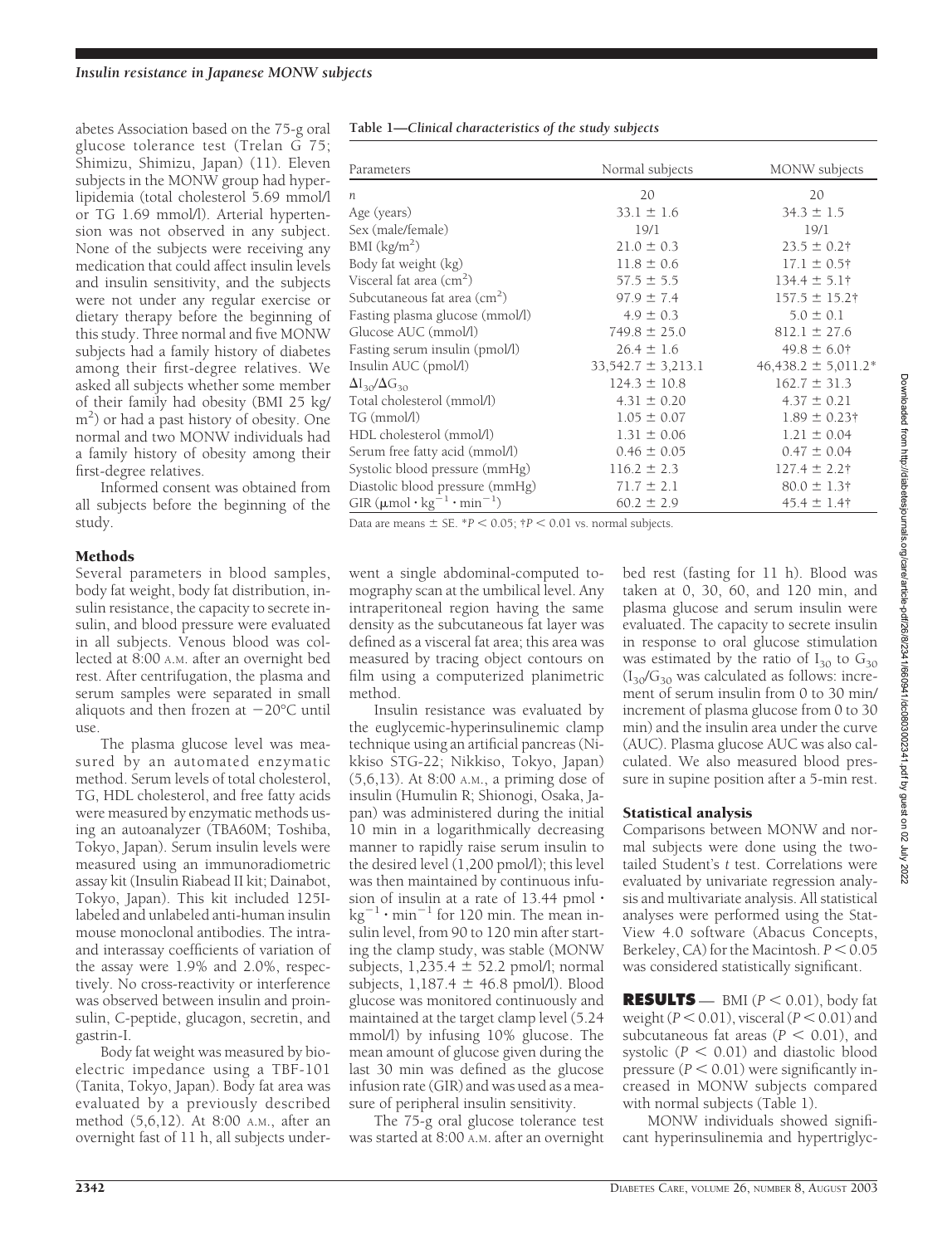

eridemia (fasting insulin levels,  $P < 0.01$ ; insulin AUC,  $P < 0.05$ ; TG,  $P < 0.01$ ) compared with normal subjects. The GIR in MONW subjects were significantly decreased compared with normal subjects  $(P < 0.01)$ .

There were significant correlations between visceral fat areas ( $r = -0.563$ ,  $P < 0.01$ ) (Fig. 1) or serum levels of TG  $(r = -0.474, P < 0.05)$  (Fig. 2) and GIR in MONW subjects. Visceral fat areas were significantly correlated with serum levels of TG ( $r = 0.533$ ,  $P < 0.02$ ) and fasting serum levels of insulin ( $r = 0.503$ ,  $P < 0.05$ ) in MONW subjects.

No significant correlations were observed between subcutaneous (*r* =  $-0.249$ ,  $P = 0.290$ ) or total (visceral and subcutaneous) fat areas ( $r = -0.366, P =$ 0.113) and GIR in MONW subjects.

Multiple regression analyses showed that visceral fat areas ( $F = 7.702$ ,  $P <$ 0.02) and serum levels of TG ( $F = 7.114$ ,  $P < 0.05$ ) were significantly associated with GIR in all (MONW and normal) subjects.

**CONCLUSIONS** - This is the first report that demonstrates a significant re-

Figure 1—*Correlation between visceral fat areas and GIR in Japanese MONW subjects with normal glucose tolerance. Visceral fat areas were significantly correlated with GIR* ( $r = -0.563$ ,  $P < 0.01$ ).

lationship of increased visceral fat or elevated serum TG levels with insulin resistance in Japanese MONW subjects with normal glucose tolerance.

Recent studies have demonstrated that visceral rather than subcutaneous adipose tissue secrete adipocytokines and that their circulating levels are correlated with the development of insulin resistance and with the occurrence of cardiovascular diseases (4,14–18). Visceral fat accumulation may be a major contributor for the development of insulin resistance in Japanese MONW subjects with normal glucose tolerance. The MONW state can be diagnosed in subjects at a young age (2); therefore, it is necessary to diagnose this syndrome early to prevent the occurrence of several obesity-related disorders. Scoring methods should be proposed for identifying MONW subjects in the Japanese population as well as in other ethnic groups (2).

The explanation for the significant correlation between serum levels of TG and insulin resistance in Japanese MONW subjects with normal glucose tolerance remains unknown. Normalization of TG metabolism through surgical procedures has been reported to improve insulin resistance in two sisters with extreme hypertriglyceridemia due to familial lipoprotein lipase deficiency (19). Our MONW subjects showed minimally elevated serum levels of TG. Mild but not severe hypertriglyceridemia may lead to insulin resistance in Japanese MONW subjects with normal glucose tolerance.

Diet combined with exercise therapy is useful to reduce visceral fat and improve insulin resistance in nonobese patients with type 2 diabetes (5,6). It has been reported that improvement of TG metabolism by bezafibrate reduces insulin resistance in nonobese Japanese patients with type 2 diabetes (20). Bezafibrate with diet and exercise therapy may be indicated in MONW subjects with normal glucose tolerance to prevent the development of glucose intolerance.

In the present study, a significant relationship between visceral fat areas and serum TG levels was observed in Japanese MONW subjects with normal glucose tolerance. Taniguchi et al. (9) reported the same relationship in nonobese Japanese type 2 diabetic patients. It was reported that free fatty acids released from intraperitoneal fat tissue is drained directly into the liver through the portal system, leading to increased serum TG levels (21). This may also occur in Japanese MONW subjects with normal glucose tolerance. Thus, it is conceivable that visceral fat accumulation is the primary factor for the development of insulin resistance in Japanese MONW subjects with normal glucose tolerance.

In conclusion, the present study showed that increased visceral fat and serum levels of TG are associated with insulin resistance in Japanese MONW subjects with normal glucose tolerance. Excess visceral fat and elevated TG levels may play important roles in the development of insulin resistance in nonobese Japanese subjects with and without type 2 diabetes.

#### **References**

- 1. Kahn SE: The relative contributions of insulin resistance and beta-cell dysfunction to the pathophysiology of type 2 diabetes (Review). *Diabetologia* 46:3–19, 2003
- 2. Ruderman N, Chisholm D, Pi-Sunyer X, Schneider S: The metabolically obese, normal-weight individual revisited. *Diabetes* 47:699–713, 1998

3. The Examination Committee of Criteria

*Katsuki and Associates*



Figure 2—*Correlation between serum levels of TG and GIR in Japanese MONW subjects with normal glucose tolerance. Serum levels of TG were significantly correlated with GIR* ( $r = -0.474$ ,  $P < 0.05$ ).